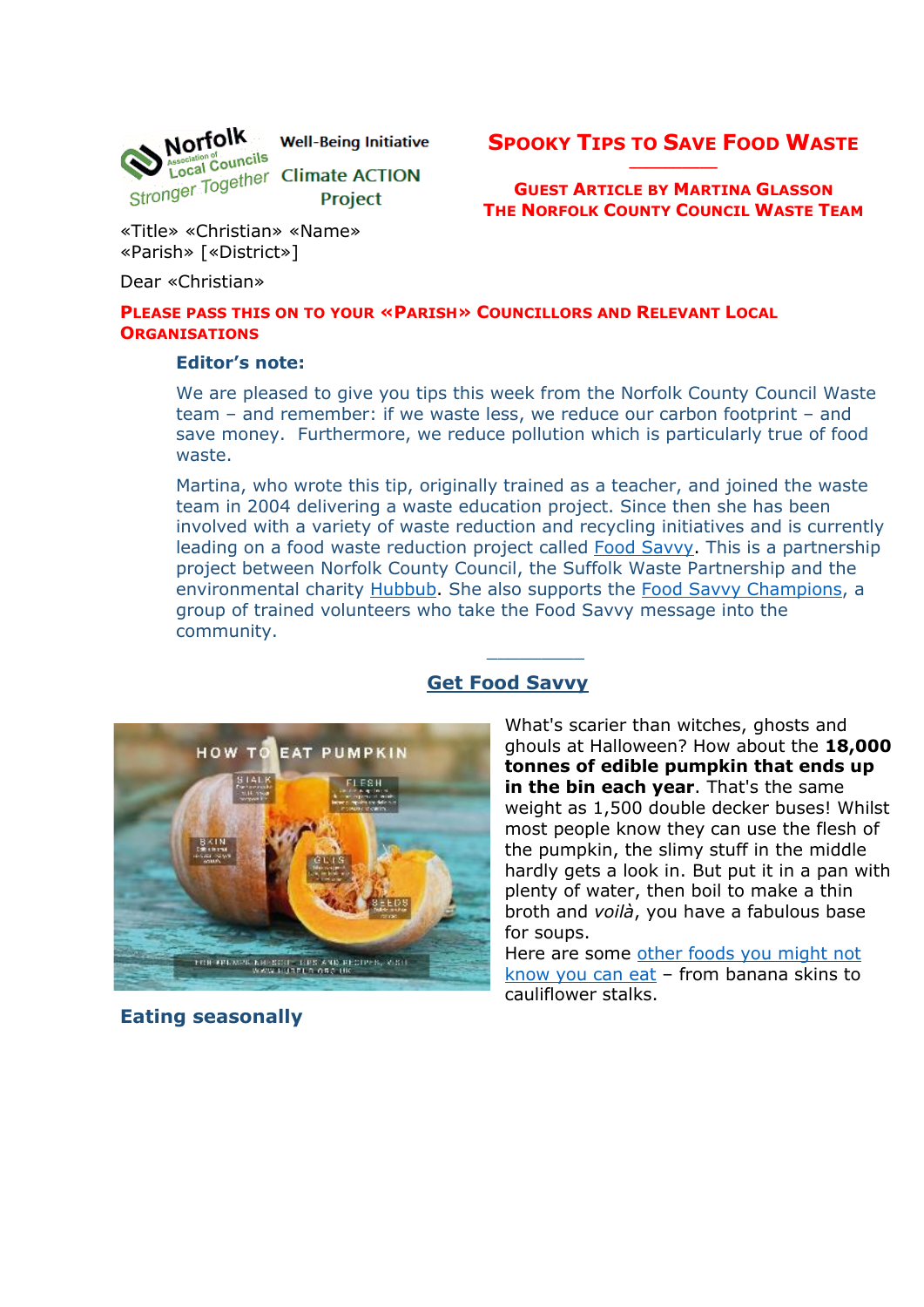

Pumpkins are a wonderful seasonal vegetable. However, sometimes it is hard to know which foods are in season in the UK, particularly when there is so much available on supermarket shelves throughout the year. Locally produced seasonal food is tasty and often more affordable as it has travelled fewer miles. Here is our simple [month by month guide to](https://www.foodsavvy.org.uk/seasonal-eating)  [seasonal eating.](https://www.foodsavvy.org.uk/seasonal-eating) We also run seasonal food campaigns and our next one is called "*Eat your guts out*" which aims to help people make the most of their pumpkins. Please encourage your community to follow us on **Food Savvy Norfolk** [Twitter,](https://twitter.com/notifications/mentions) [Facebook](https://www.facebook.com/FoodSavvyNfk) or [Instagram](https://www.instagram.com/foodsavvynfk/) for the latest recipe ideas and food saving tips.

## **Squash food waste**

It's not just about pumpkins, with UK households wasting 6.6 million tonnes of food each year, it's time to be Food Savvy all year round. Here are our top three tips to get you started:

- Make the freezer your best friend it's a great way keep food fresh for longer. We have put together [15 freezer friendly foods](https://www.hubbub.org.uk/15-freezer-friendly-foods) that might surprise you!
- Having a plan will help you stretch food across the course of a week and ensure you only buy what you need. Check out our handy quide to meal planning.
- Fresh fruit and vegetables are some of the most commonly wasted foods. These 10 [tips for storing fruit and veg](https://www.foodsavvy.org.uk/store-it-like-a-pro) will help you keep your five-a-day in peak condition.

For regular food storage tips, new recipe ideas, tricks for batch cooking and much more, simply [sign up to our monthly newsletter.](https://hubbub.us9.list-manage.com/subscribe?u=67b4819223cbe3616e119e7c7&id=b73596390e)



# **Community Fridges**

Another initiative that helps combat food waste is Community Fridges where surplus food from both local businesses and individuals is shared in the community. This also provides easy access to fresh, nutritious food for everyone. Fortunately we have a large network of [Community Fridges in Norfolk](https://www.norfolkrecycles.com/reduce-my-rubbish/food-waste/communityfridges/) and if there is one near you, please do support them.

Interested in setting one up? Email us at

**Food Savvy Champions**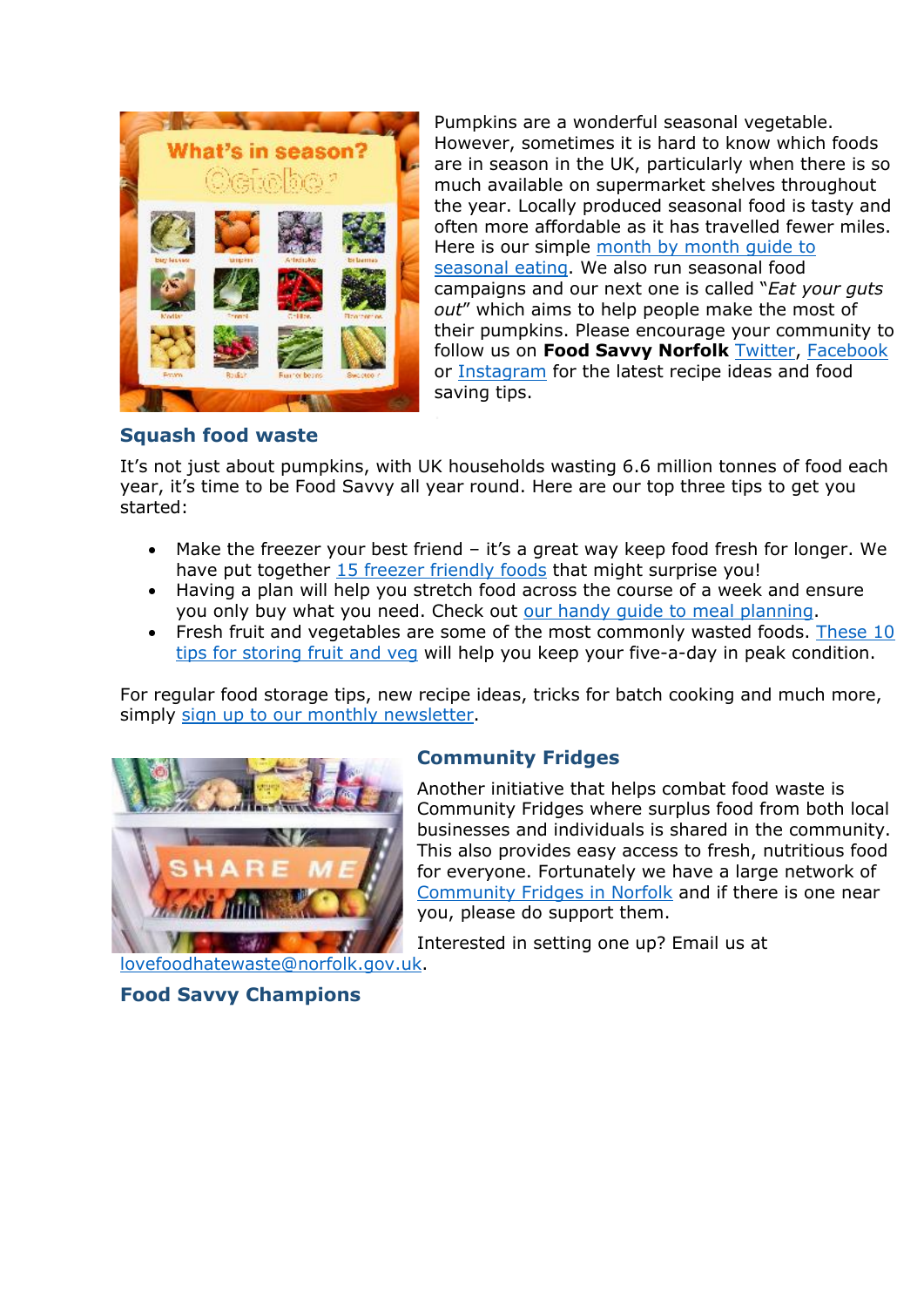



Our Food Savvy Champions are trained volunteers who feel passionate about food. They share their knowledge with the community in a variety of ways and although the current situation doesn't allow them to attend events and give talks in person, they can write articles for magazines and newsletters or may be able to do an online workshop.

If you would like help from one of our volunteers or to become a volunteer yourself, please email [lovefoodhatewaste@norfolk.gov.uk.](mailto:lovefoodhatewaste@norfolk.gov.uk)

 $\mathcal{L}=\mathcal{L}$ 

*Making a Smoothie with bicycle power*



That was fun  $\circled{e}$  – we will be having many more tips like this from the waste reduction team.

If you Google "*seasonal eating chart uk*" you will find more charts. And of course, we must remember to buy local foods to cut our carbon footprints yet more – but make sure you don't drive long distances to get them; also remember that some imported foods such as bananas, oranges, pineapples etc have very small carbon footprints – look at Professor Mike Berners-Lee's book "How Bad are Bananas' for the facts.

**Finally** – here are two extra links from the team. • pumpkin recipes: [https://www.foodsavvy.org.uk/pumpkin](https://www.foodsavvy.org.uk/pumpkin-recipes)[recipes](https://www.foodsavvy.org.uk/pumpkin-recipes)

• and coming up – *so try next week* – fun things to do on Halloween: [https://www.foodsavvy.org.uk/norfolk-suffolk](https://www.foodsavvy.org.uk/norfolk-suffolk-halloween-events.)[halloween-events.](https://www.foodsavvy.org.uk/norfolk-suffolk-halloween-events.)

#### With kind regards

John W Pennell

#### Chairman: Well-Being Initiative Task Force

Norfolk Association of Local Councils Limited (Trading as Norfolk ALC) [www.norfolkalc.gov.uk](http://www.norfolkalc.gov.uk/)

Our Privacy Policy, which outlines personal information we collect, why we collect it, and how we use it, can be viewed [here](http://www.norfolkalc.gov.uk/norfolk-association-of-local-cou.html).

Norfolk ALC, a co-operative owned by its members, represents the interests of all the 500 or so Town & Parish Councils (and Parish Meetings) in Norfolk as well as providing advice and service which enables them to perform their role as the first tier of local government.

> © **Norfolk Association of Local Councils Limited (Trading as Norfolk ALC)** Registered under the Co-operative and Mutual Benefit Societies Act 2014 as a Co-operative Society Registration Number 4724 : Registered Office: County Hall, Martineau Lane, Norwich, NR1 2US **Note**: although the copyright belongs to Norfolk ALC,

we will permit anyone to copy, publish, distribute, transmit and adapt the licensed work, for **non-commercial** purposes.